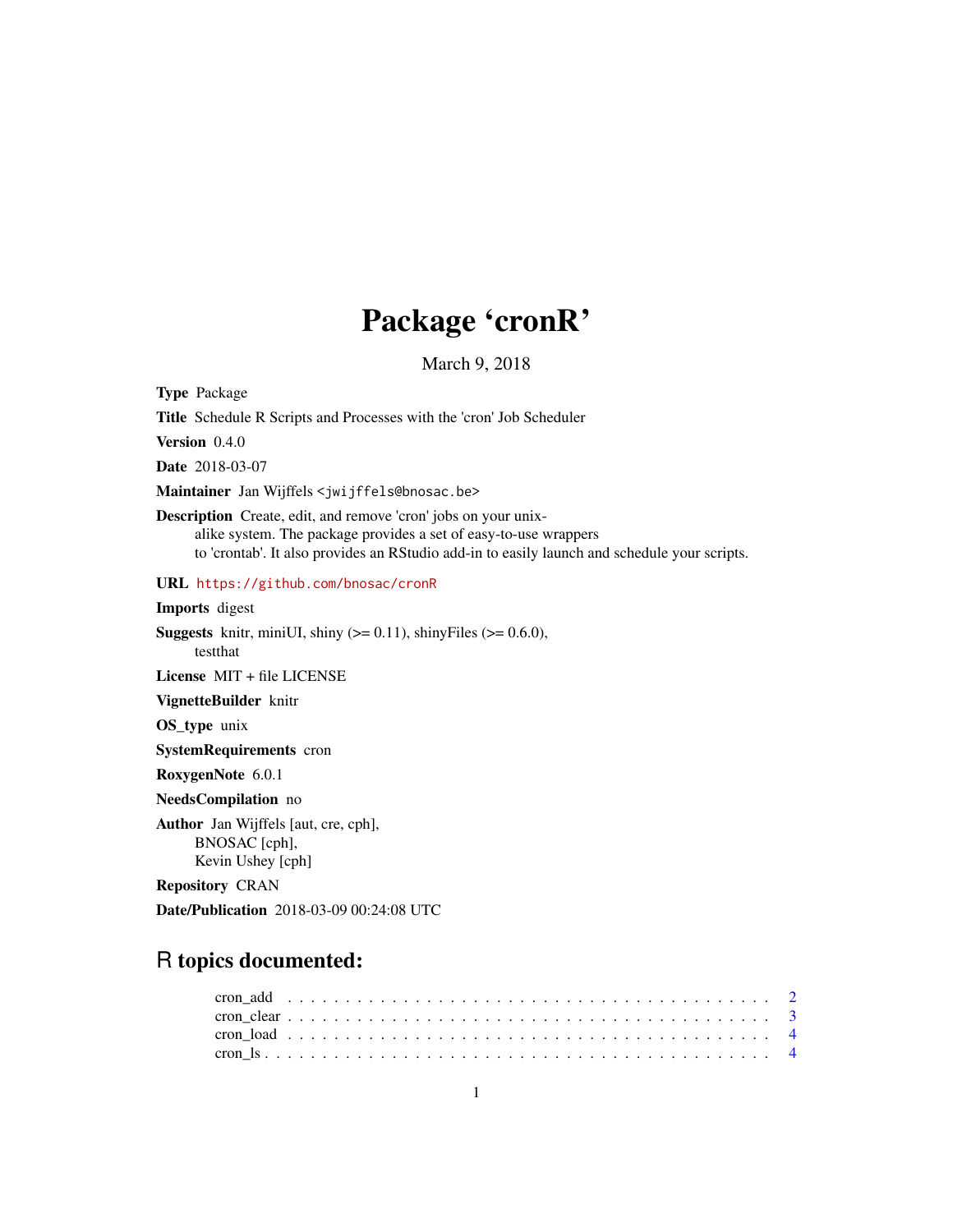#### 2 cron\_add  $\sim$  cron\_add  $\sim$  cron\_add  $\sim$  cron\_add  $\sim$  cron\_add  $\sim$  cron\_add  $\sim$  cron\_add  $\sim$  cron\_add  $\sim$  cron\_add  $\sim$  cron\_add  $\sim$  cron\_add  $\sim$  cron\_add  $\sim$  cron\_add  $\sim$  cron\_add  $\sim$  cron\_add  $\sim$  cron\_add

| Index |  |
|-------|--|
|       |  |
|       |  |
|       |  |
|       |  |
|       |  |

cron\_add *Make a simple cron job*

#### Description

Generate a cron job, and pass it to crontab.

The goal is to be able to translate simple English statements of intent to the actual cron statement that could execute that intent. For example,

*"I want to run a job daily at 7AM."*

is simply

cron\_add(<command>, "daily", at="7AM")

Another example, *"I want to run a job on the 15th of every month."*

is

cron\_add(<command>, "monthly", days\_of\_month="15th")

#### Usage

cron\_add(command, frequency = "daily", at, days\_of\_month, days\_of\_week, months, id, tags =  $"$ , description =  $"$ , dry\_run = FALSE, user =  $"$ )

```
cronjob(command, frequency = "daily", at, days_of_month, days_of_week, months,
  id, tags = ", description = ", dry_run = FALSE, user = ")
```
#### Arguments

| command       | A command to execute.                                                                                                                                          |
|---------------|----------------------------------------------------------------------------------------------------------------------------------------------------------------|
| frequency     | A character string equal to one of "minutely", "hourly", "daily", "monthly",<br>or "yearly". Or any complex cron schedule - see the examples.                  |
| at            | The actual time of day at which to execute the command. When unspecified, we<br>default to "3AM", when the command is to be run less frequently than "hourly". |
| days_of_month | Optional; the day(s) of the month on which we execute the command.                                                                                             |
| days_of_week  | Optional; the day(s) of the week on which we execute the command.                                                                                              |
| months        | Optional; the month(s) of the year on which we execute the command.                                                                                            |
| id            | An id, or name, to give to the cronjob task, for easier revision in the future.                                                                                |
| tags          | A set of tags, used for easy listing and retrieval of cron jobs.                                                                                               |

<span id="page-1-0"></span>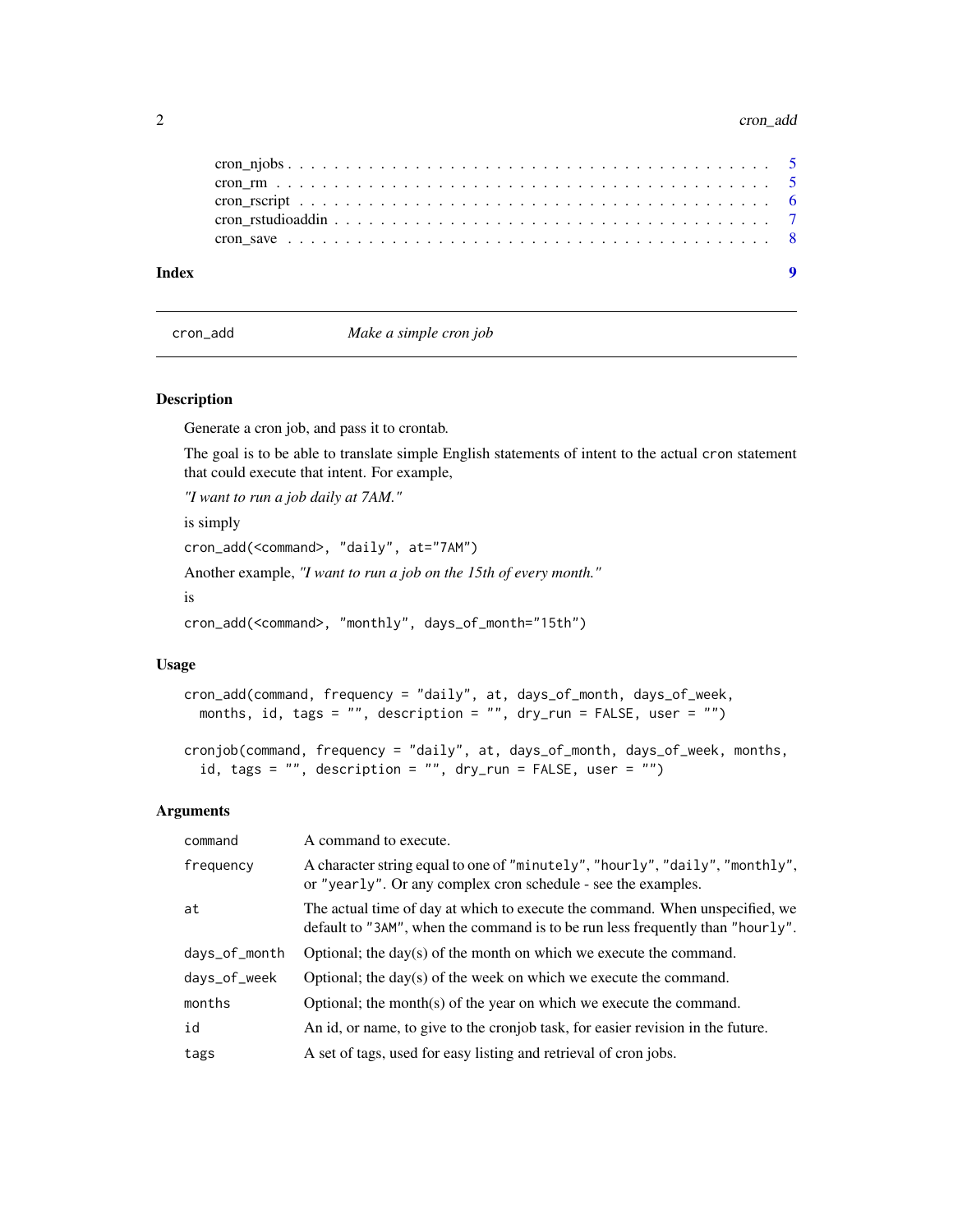#### <span id="page-2-0"></span>cron\_clear 3

| description | A short description of the job, and its purpose.                                                                            |
|-------------|-----------------------------------------------------------------------------------------------------------------------------|
| drv_run     | Boolean; if TRUE we do not submit the cron job; instead we return the parsed<br>text that would be submitted as a cron job. |
| user        | The user whose cron jobs we wish to examine.                                                                                |

# Examples

```
## Not run:
f <- system.file(package = "cronR", "extdata", "helloworld.R")
cmd <- cron_rscript(f)
cmd
cron_add(command = cmd, frequency = 'minutely',
  id = 'test1', description = 'My process 1', tags = c('lab', 'xyz'))
cron_add(command = cmd, frequency = 'daily', at='7AM', id = 'test2')
cron_njobs()
cron_ls()
cron_clear(ask=FALSE)
cron_ls()
cmd <- cron_rscript(f, rscript_args = c("productx", "arg2", "123"))
cmd
cron_add(cmd, frequency = 'minutely', id = 'job1', description = 'Customers')
cron_add(cmd, frequency = 'hourly', id = 'job2', description = 'Weather')
cron\_add(cmd, frequency = 'hourly', id = 'job3', days_of-week = <math>c(1, 2)</math>)cron\_add(cmd, frequency = 'hourly', id = 'job4', at = '00:20', days_of_week = c(1, 2))cron\_add(cmd, frequency = 'daily', id = 'job5', at = '14:20')cron\_add(cmd, frequency = 'daily', id = 'job6', at = '14:20', days_of-week = c(0, 3, 5))cron_add(cmd, frequency = 'daily', id = 'job7', at = '23:59', days_of_month = c(1, 30))
cron\_add(cmd, frequency = 'monthly', id = 'job8', at = '10:30',days_of_month = 'first', days_of_week = '*')
cron_add(cmd, frequency = '@reboot', id = 'job9', description = 'Good morning')
cron_add(cmd, frequency = '*/15 * * * *', id = 'job10', description = 'Every 15 min')
cron_ls()
cron_clear(ask=FALSE)
## End(Not run)
```
cron\_clear *Clear all cron jobs*

# Description

Clear all cron jobs

#### Usage

 $cron_{\text{c}}/clear$  (ask = TRUE, user = "")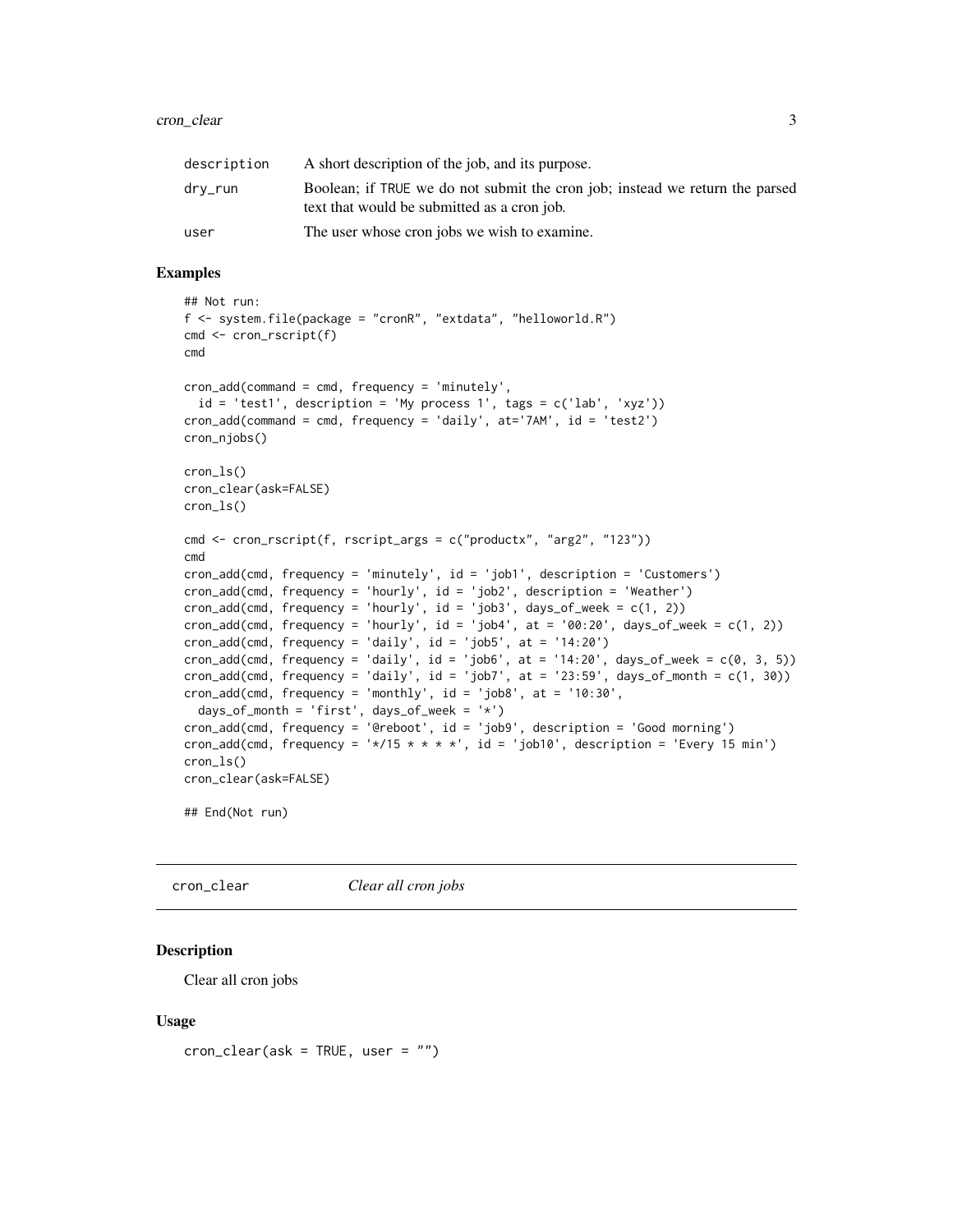<span id="page-3-0"></span>4 cron\_ls

#### Arguments

| ask  | Boolean; ask before removal?            |
|------|-----------------------------------------|
| user | The user whose crontab we are clearing. |

# Examples

```
## Not run:
f <- system.file(package = "cronR", "extdata", "helloworld.R")
cmd <- cron_rscript(f)
cron_add(command = cmd, frequency = 'minutely', id = 'test1', description = 'My process 1')
cron_add(command = cmd, frequency = 'daily', at="7AM", id = 'test2', description = 'My process 2')
cron_njobs()
cron_ls()
cron_clear(ask=FALSE)
cron_ls()
## End(Not run)
```
cron\_load *Load a crontab from file*

# Description

Load a crontab from file

# Usage

cron\_load(file, user = "")

# Arguments

| file | The file location of a crontab.                 |
|------|-------------------------------------------------|
| user | The user for whom we will be loading a crontab. |

| cron_ls | List the contents of a crontab |  |
|---------|--------------------------------|--|
|---------|--------------------------------|--|

# Description

We only list the contents that are handeld by cronR.

#### Usage

 $cron_ls(id, tags, user = "")$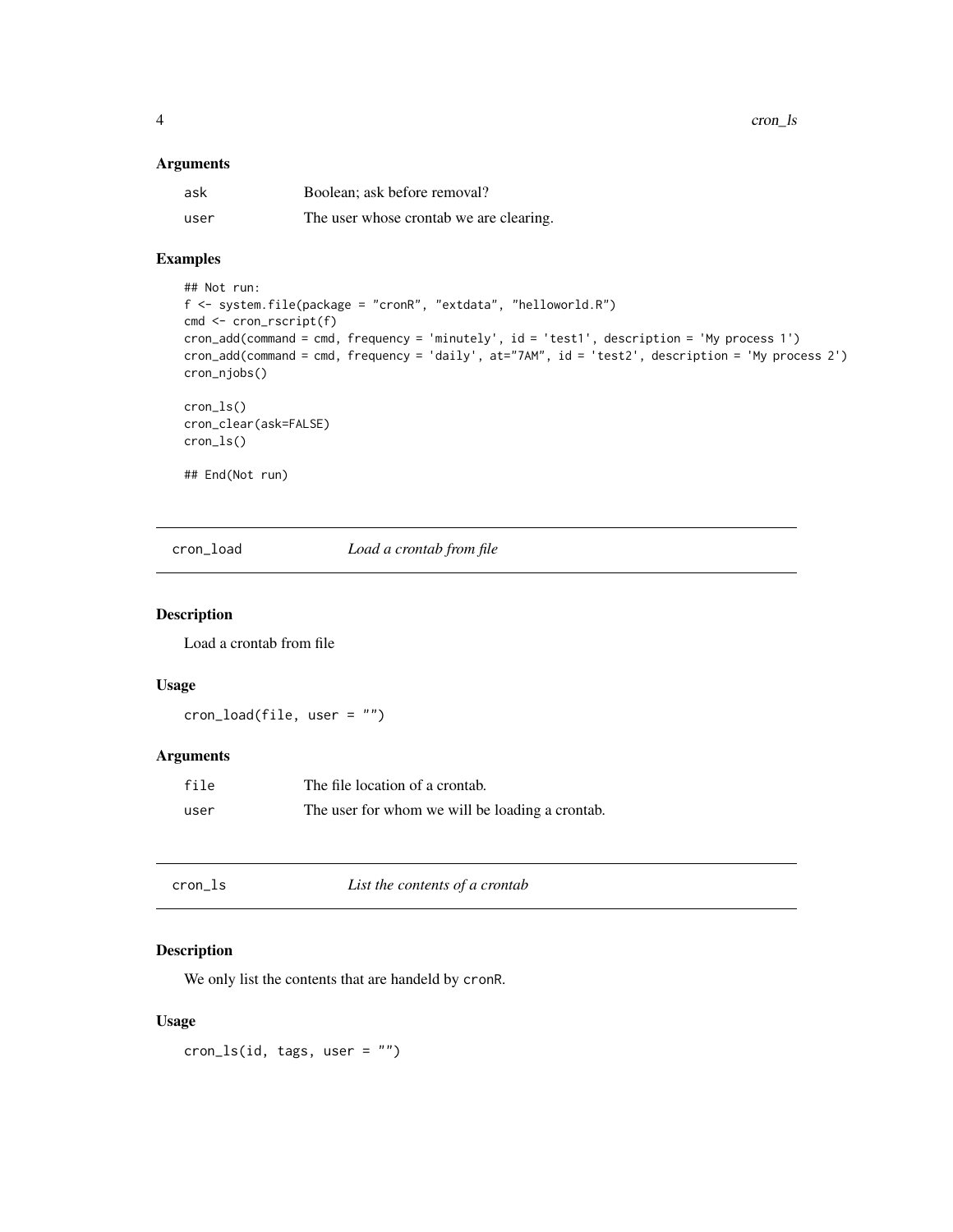# <span id="page-4-0"></span>cron\_njobs 5

# Arguments

| id   | Return cron jobs with a certain id.            |
|------|------------------------------------------------|
| tags | Return cron jobs with a certain (set of) tags. |
| user | The user's crontab to display                  |

# Examples

cron\_ls()

cron\_njobs *List the number of rCron cron jobs*

# Description

List the number of rCron cron jobs

# Usage

cron\_njobs(user = "")

# Arguments

user The user whose cron jobs we wish to examine.

# Examples

cron\_njobs()

cron\_rm *Remove a cronjob*

# Description

Use this command to remove a cron job added by cron\_add.

# Usage

cron\_rm(id, dry\_run = FALSE, user = "")

# Arguments

| id      | A set of ids, partially matched from the beginning, we wish to remove. We only<br>remove the id if it is uniquely matched in the file. |
|---------|----------------------------------------------------------------------------------------------------------------------------------------|
| drv_run | Boolean; if TRUE we do not submit the cron job; instead we return the parsed<br>text that would be submitted as a cron job.            |
| user    | The user whose crontab we will be modifying.                                                                                           |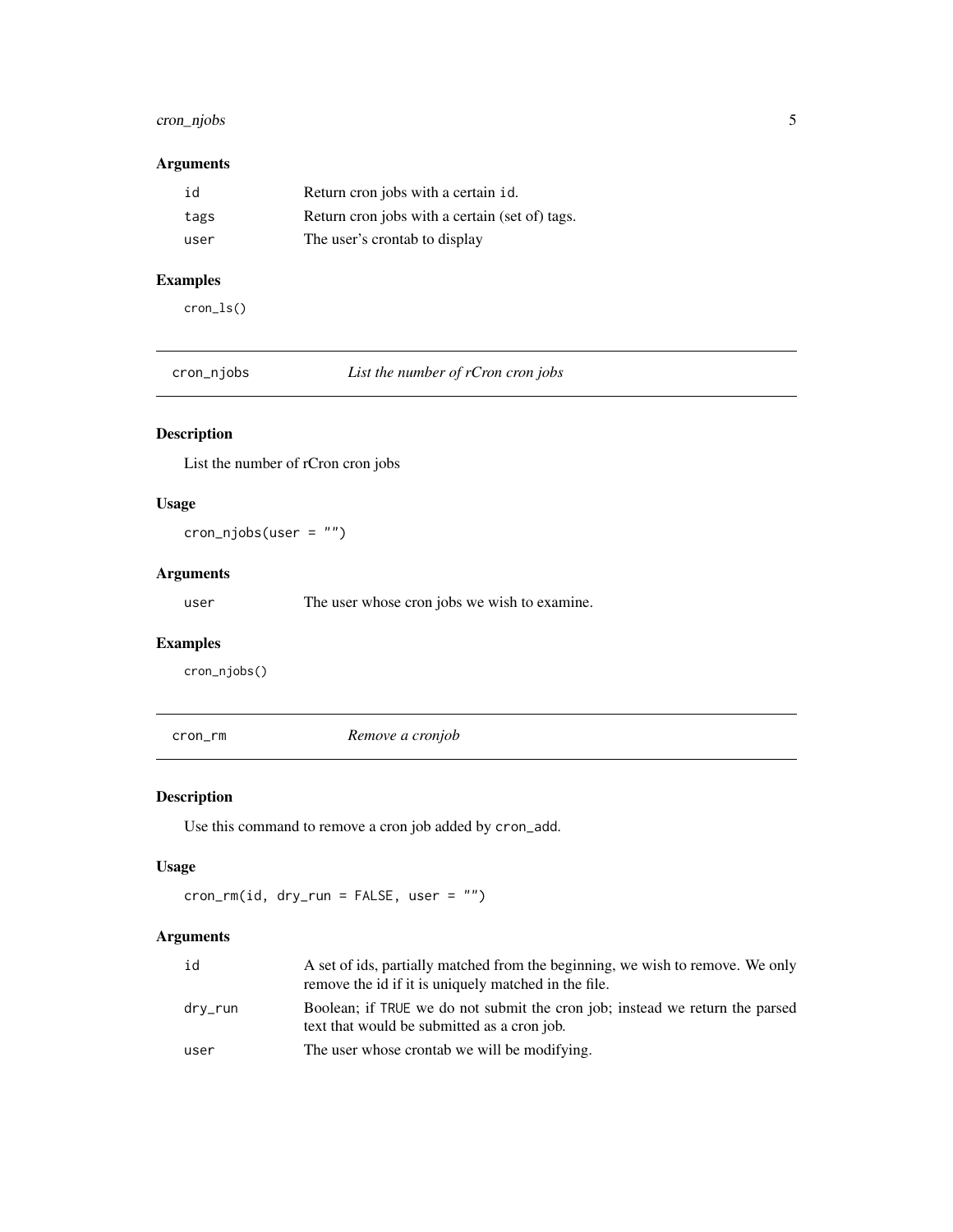# Examples

```
## Not run:
f <- system.file(package = "cronR", "extdata", "helloworld.R")
cmd <- cron_rscript(f)
cron_add(command = cmd, frequency = 'minutely', id = 'test1', description = 'My process 1')
cron_njobs()
cron_ls()
cron_rm(id = "test1")
cron_njobs()
cron_ls()
## End(Not run)
```

| cron_rscript | Create a command to execute an R script which can be scheduled with |
|--------------|---------------------------------------------------------------------|
|              | cron add                                                            |

# Description

Create a command to execute an R script which can be scheduled with cron\_add where the stdin and stderr will be passed on to a log

### Usage

```
cron_rscript(rscript, rscript_log = sprintf("%s.log",
  tools::file_path_sans_ext(rscript)), rscript_args = "",
  cmd = file.path(Sys.getenv("R_HOME"), "bin", "Rscript"),
  log_append = TRUE)
```
# Arguments

| rscript      | character string with the path to an R script with r or R extension                                                    |
|--------------|------------------------------------------------------------------------------------------------------------------------|
| rscript_log  | where to put the log, defaults in the same directory and with the same filename<br>as rscript but with extension .log. |
| rscript_args | a character string with extra arguments to be passed on to Rscript                                                     |
| cmd          | path to Rscript. Defaults to R_HOME/bin/Rscript                                                                        |
| log_append   | logical, append to the log or overwrite                                                                                |

# Value

a character string with a command which can e.g. be put as a cronjob for running a simple R script at specific timepoints

<span id="page-5-0"></span>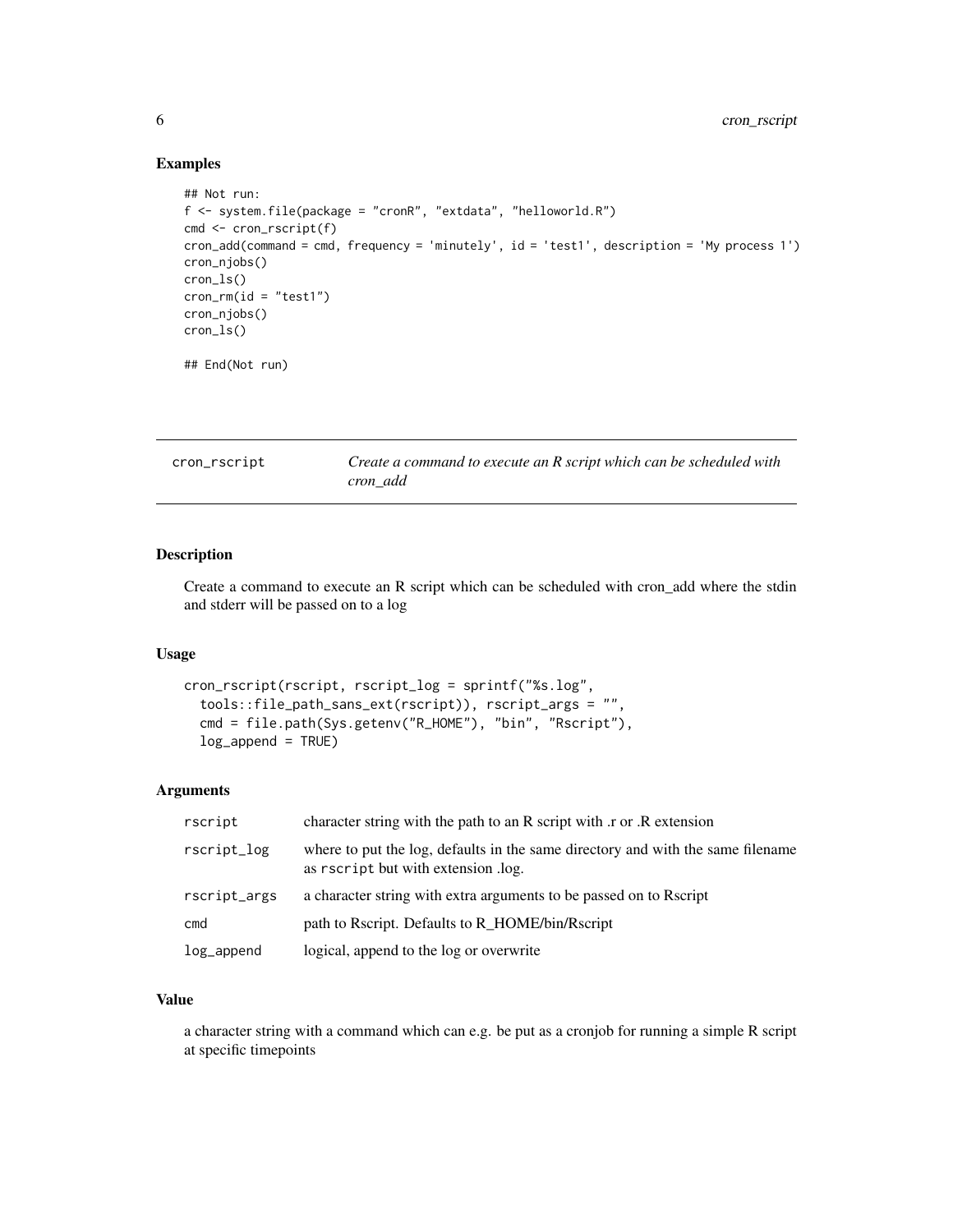# <span id="page-6-0"></span>cron\_rstudioaddin 7

# Examples

```
f <- system.file(package = "cronR", "extdata", "helloworld.R")
cron_rscript(f)
cron_rscript(f, rscript_args = "more arguments passed on to the call")
cron_rscript(f, rscript_args = c("more", "arguments", "passed", "on", "to", "the", "call"))
cron_rscript(f, log_append = FALSE)
cron_rscript(f, log_append = TRUE)
```

| cron rstudioaddin | Launch an RStudio addin which allows to schedule an Rscript inter- |
|-------------------|--------------------------------------------------------------------|
|                   | <i>actively.</i>                                                   |

# Description

Launch an RStudio addin which allows to schedule an Rscript interactively.

# Usage

cron\_rstudioaddin(RscriptRepository)

# Arguments

RscriptRepository

path to the folder where R scripts will be copied to and launched. Defaults to the extdata folder in the cronR R library

### Value

the return of [runGadget](#page-0-0)

# Examples

```
## Not run:
cron_rstudioaddin()
```
## End(Not run)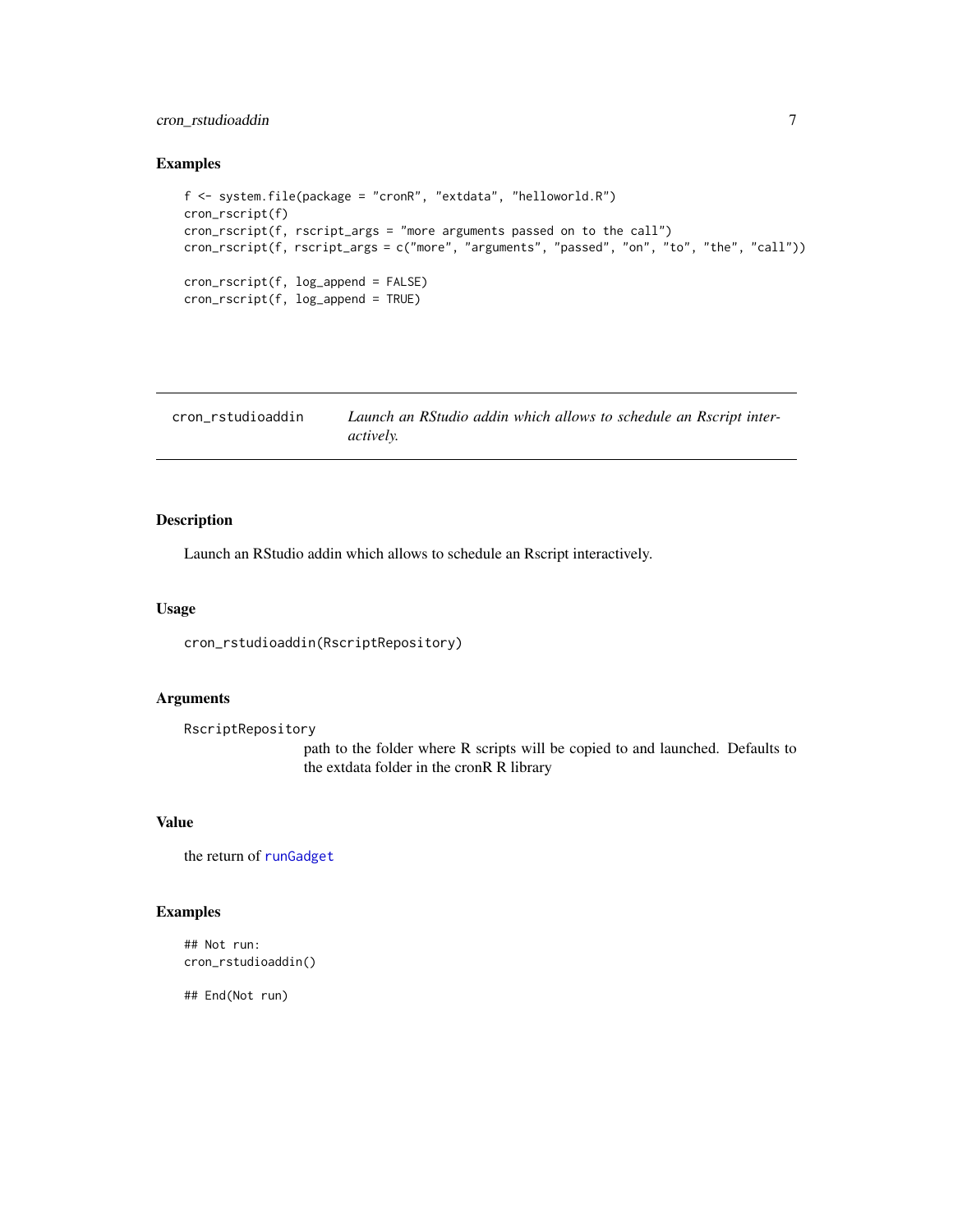<span id="page-7-0"></span>

# Description

Save the current crontab

# Usage

cron\_save(file, overwrite = FALSE, user = "")

# Arguments

| file      | The file location at which you wish to save your crontab.                |
|-----------|--------------------------------------------------------------------------|
| overwrite | logical; should we overwrite the file at path file if it already exists? |
| user      | The user whose cron jobs we will be saving.                              |

# See Also

[file.copy](#page-0-0)

# Examples

```
## Not run:
cron_add(command = cron_rscript(system.file(package = "cronR", "extdata", "helloworld.R")),
  frequency = 'minutely', id = 'test1', description = 'My process 1')
cron_save(file="crontab_backup", overwrite=TRUE)
cron_clear()
cron_load(file="crontab_backup")
```
## End(Not run)